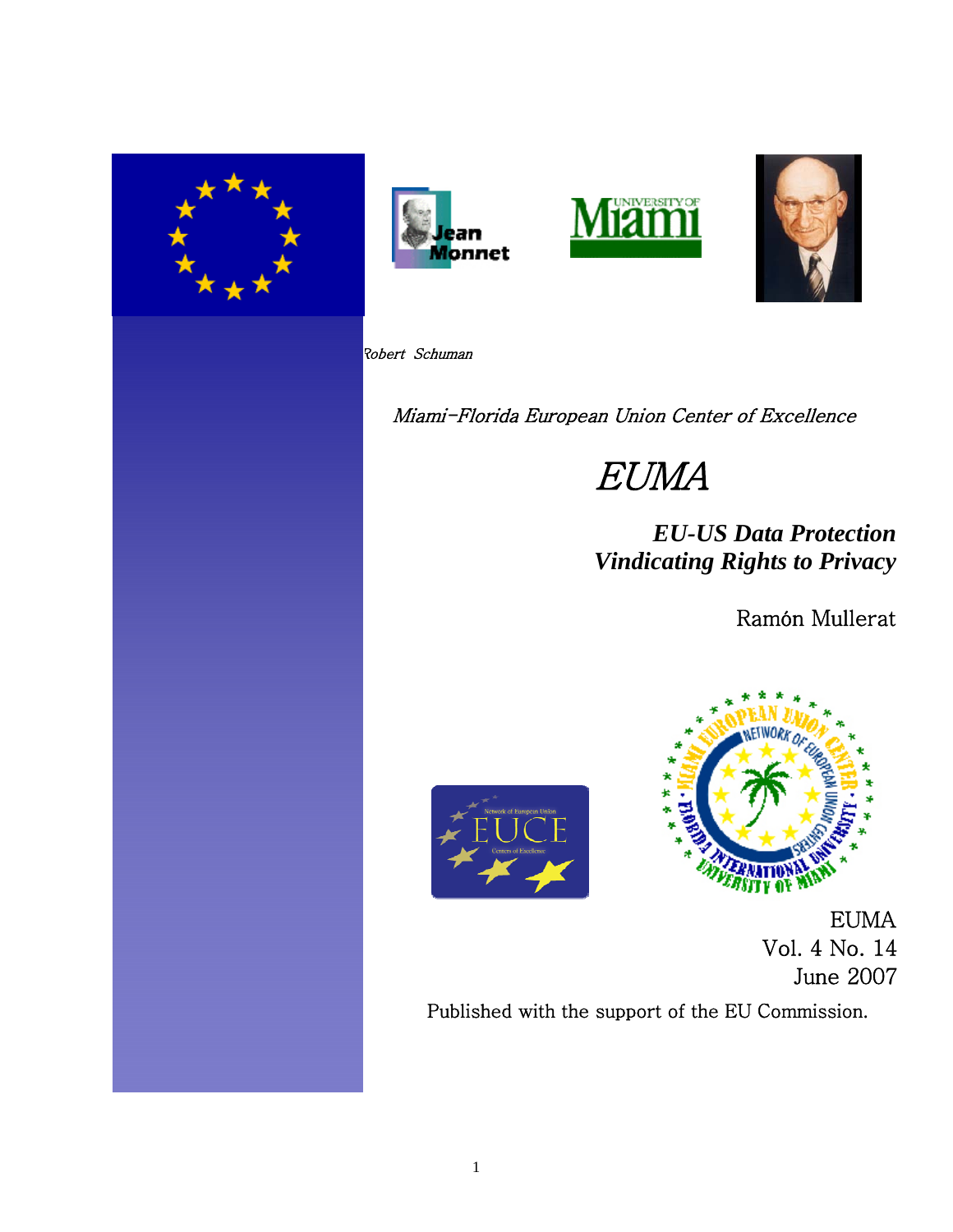# **EUMA**

*European Union Miami Analysis* **(EUMA)** is a bi-weekly service of analytical essays on current, trend setting issues and developing news about the European Union.

These short papers (between 2,000 and 2,500 words in length) are produced by the Miami-Florida European Union Center of Excellence (a partnership of the University of Miami and Florida International University) as an outreach service for the academic, business and diplomatic communities.

Among the topics to be included in the series, the following are suggested:

- $\triangleright$  The collapse of the Constitution and its rescue
- $\triangleright$  Turkey: prospects of membership
- $\triangleright$  Immigration crisis and cultural challenges
- $\triangleright$  Security threats and responses
- $\triangleright$  The EU and Latin America
- $\triangleright$  The EU as a model and reference in the world
- $\triangleright$  The Common Agricultural Policy and other public subsidies
- $\triangleright$  The euro and the dollar
- $\triangleright$  EU image in the United States

These topics form part of the pressing agenda of the EU and represent the multifaceted and complex nature of the European integration process. These short papers also seek to highlight the internal and external dynamics which influence the workings of the EU and its relationship with the rest the world.

Miami - Florida European Union Center **Jean Monnet Chair Staff:** University of Miami Joaquín Roy (Director) 1000 Memorial Drive 101 Ferré Building **Astrid Boening (Assistant Editor)** Phone: 305-284-3266 María Lorca (Research Assistant) Fax: (305) 284 4406 Web: [www.miami.edu/eucenter](http://www.miami.edu/eucenter) Nicol Rae (Co-Director), FIU

Coral Gables, FL 33124-2231 Eloisa Vladescu (Research Assistant)

# E-Mail: [jroy@miami.edu](mailto:jroy@miami.edu) **Miami-Florida European Union Center**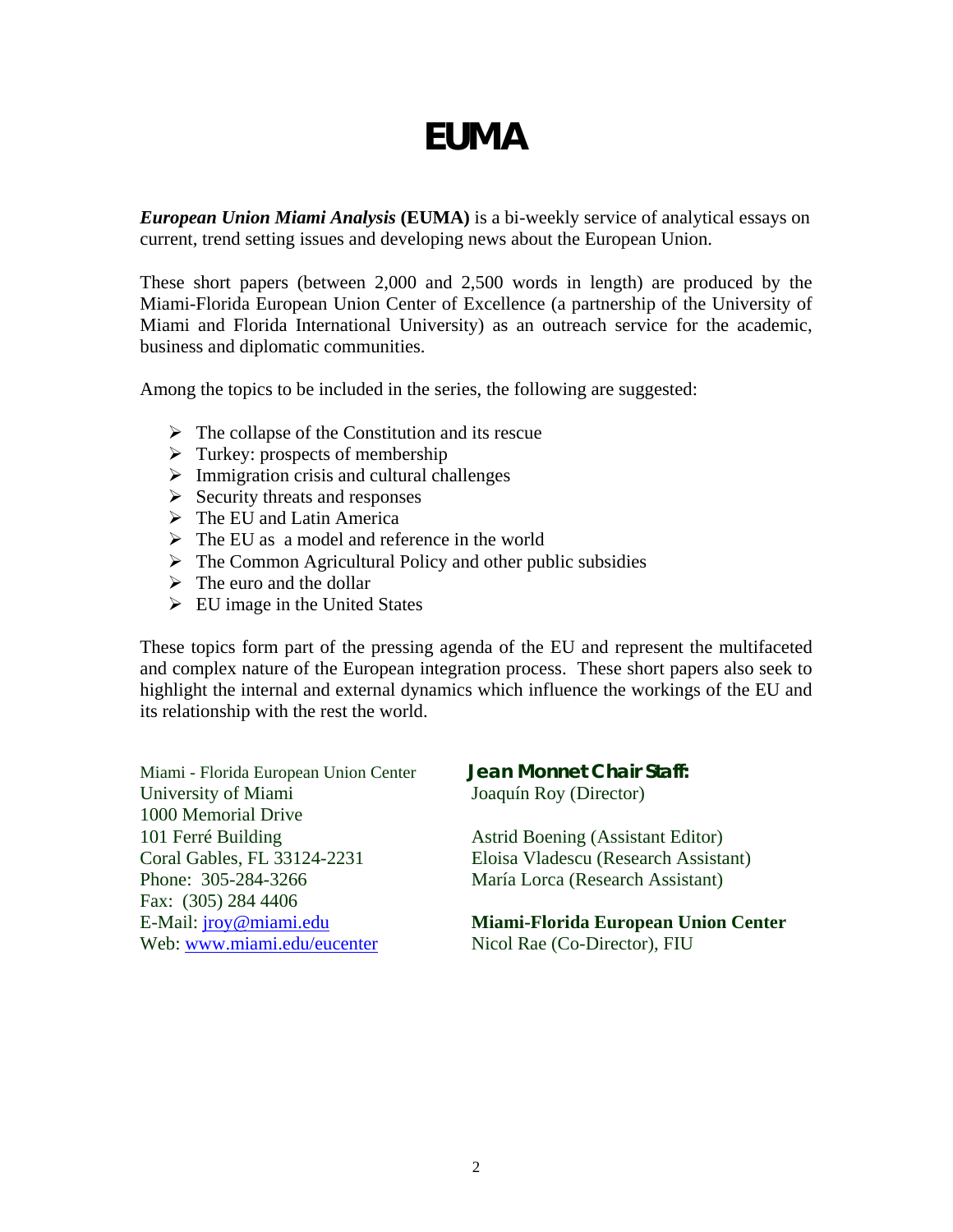# **EU-US Data Protection Vindicating Rights to Privacy**[♣](#page-2-0)

# **Ramón Mullerat**[♦](#page-2-1)

La plus grande menace sur la liberté, c'est la liberté elle-même. Comment défendre la liberté contre elle même? En garantissant à tous la sécurité. La sécurité, c'est la liberté. La sécurité, c'est la protection. La protection, c'est la surveillance. La surveillance, c'est la liberté. Jean-Christophe Rufin, Globalia (a future ideal democracy)<sup>[1](#page-2-2)</sup>

# **I. The right to choose**

One of the greatest gifts bestowed to the human being is undoubtedly the right to choose. But at same time this gift may be a heavy servitude. Today to be free or to be secure has become a dilemma, a situation requiring choosing between two goods. Since both absolutes are impossible, the question arises because the ideal proportion of freedom and security varies human being from human being. The dilemma is not new but it recently burst again in the US after 11-S and later in the whole globe, including Europe (London 7-J and Madrid 11-M).

 In the following paragraphs I intend to present the different attitudes and views in the EU and the US with regard to privacy and data protection in a world specially obsessed with security.

#### **II. The right to privacy**

 $\overline{a}$ 

There is no private life Which has not been determined By a wider public life<sup>[2](#page-2-3)</sup>

Privacy is the ability of an individual or group to keep their lives and affairs out of public view, or to control the flow of information about them. Today, the right against unsanctioned [invasion of](http://en.wikipedia.org/wiki/Invasion_of_privacy) 

<span id="page-2-0"></span>♣ Paper presented at the "EU-US Law Symposium" held at the University of Central Florida on April 12, 2007, under the co-sponsorship of the Miami-European Union Center.

<span id="page-2-1"></span>♦ Ramon Mullerat OBE is a lawyer in Barcelona and Madrid, Spain; Avocat à la Cour de Paris, France; Honorary Member of the Bar of England and Wales; Honorary Member of the Law Society of England and Wales; Professor at the Faculty of Law of the Barcelona University; Adjunct Professor at the John Marshall Law School, Chicago; Member of the European Board of the Emory University (Atlanta); Former President of the Council of the Bars and Law Societies of the European Union (CCBE); Member of the American Law Institute (ALI); Member of the American Bar Foundation (ABF); Member of the Council of the Institute of North-American Studies (IEN); Member of the Council of the Section of International Law of the American Bar Association (ABA); Former Co-Chairman of the Human Rights Institute (HRI) of the International Bar Association (IBA); Member of the Council of Justice of Catalonia; Member of the London Court of International Arbitration (LCIA); Former Chairman of the Editorial Board of the European Lawyer; Member of the Editorial Board of the Iberian Lawyer.

<span id="page-2-2"></span><sup>&</sup>lt;sup>1</sup> Jean-Christophe Rufin, Globalia, 2004.

<span id="page-2-3"></span><sup>&</sup>lt;sup>2</sup> George Elliot, Felix Holt, 1866.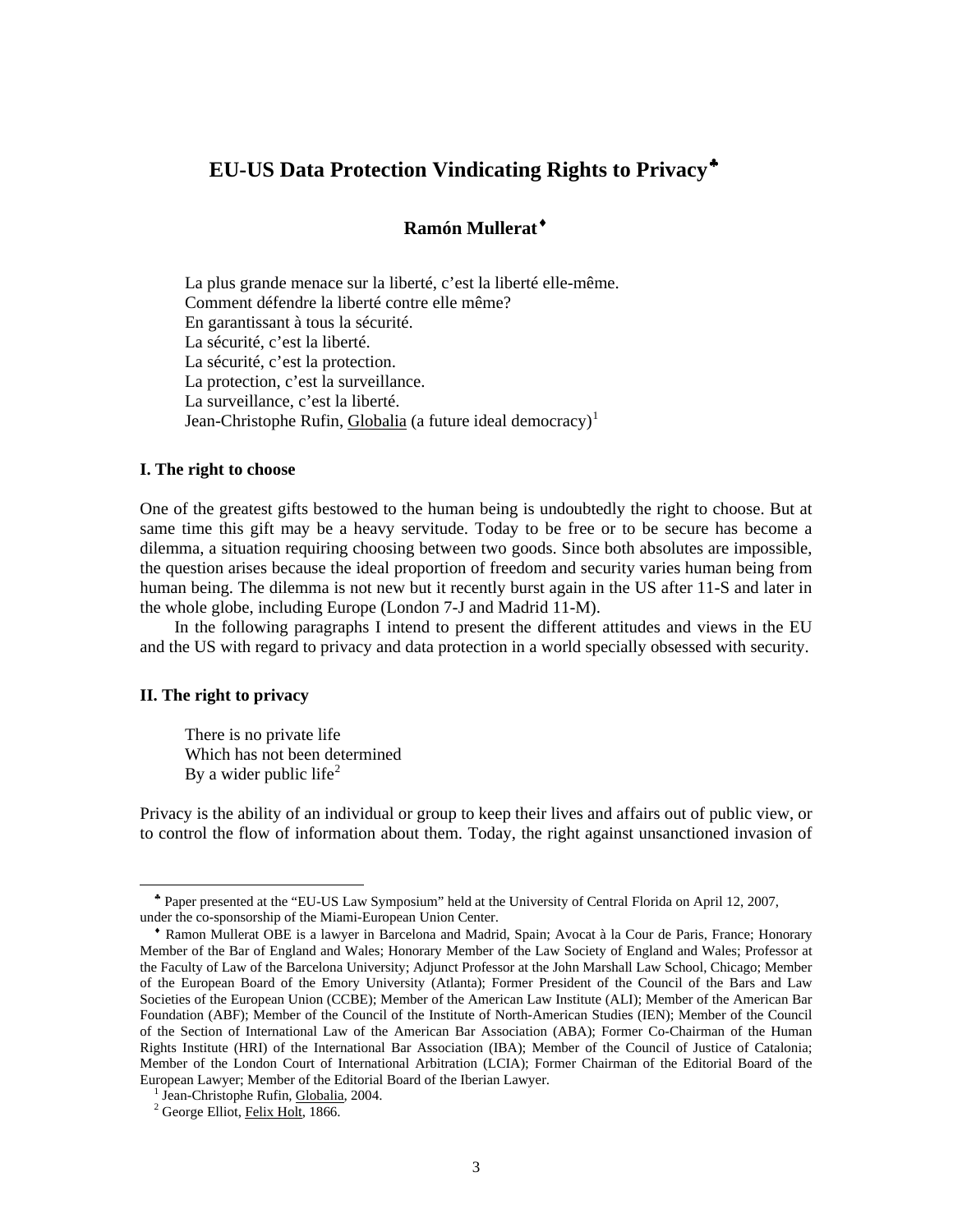[privacy](http://en.wikipedia.org/wiki/Invasion_of_privacy) by the [government,](http://en.wikipedia.org/wiki/Government) [corporations](http://en.wikipedia.org/wiki/Corporation) or [individuals](http://en.wikipedia.org/wiki/Individual) is part of many countries' [laws](http://en.wikipedia.org/wiki/Law), and in some cases, [constitutions](http://en.wikipedia.org/wiki/Constitution) or [privacy laws](http://en.wikipedia.org/wiki/Privacy#Privacy_laws#Privacy_laws).

 The right to privacy is not new but it was not recognized until late in history. Already in 1890, Warren and Brandeis<sup>[3](#page-3-0)</sup> stated that "the individual shall have full protection in person and in property is a principle as old as the common law; but it has been found necessary from time to time to define anew the exact nature and extent of such protection. Political, social, and economic changes entail the recognition of new rights, and the common law, in its eternal youth, grows to meet the new demands of society. Thus, in very early times, the law gave a remedy only for physical interference with life and property, for trespasses "vi et armis". Then the "right to life" served only to protect the subject from battery in its various forms; liberty meant freedom from actual restraint; and the right to property secured to the individual his lands and his cattle. Later, there came recognition of man's spiritual nature, of his feelings and his intellect. Gradually the scope of these legal rights broadened; and now the right to life has come to mean the right to enjoy life, -- the right to be let alone; the right to liberty secures the exercise of extensive civil privileges; and the term "property" has grown to comprise every form of possession -- intangible, as well as tangible … Recent inventions and business methods call attention to the next step which must be taken for the protection of the person, and for securing to the individual what Judge Cooley calls the right "to be let alone". Instantaneous photographs and newspaper enterprise have invaded the sacred precincts of private and domestic life; and numerous mechanical devices threaten to make good the prediction that "what is whispered in the closet shall be proclaimed from the house-tops." For years there has been a feeling that the law must afford some remedy for the unauthorized circulation of portraits of private persons; and the evil of invasion of privacy by the newspapers, long keenly felt, has been but recently discussed …" If one hundred years ago privacy was felt to be attacked by instantaneous photographs,

circulation of portraits and newspapers, with the advance of communication and particularly the electronic revolution, the situation is extremely serious and preoccupying.

 Today it is generally believed that privacy and data protection issues are central in citizens' lives: at work, in their relations with public authorities, in the health field, when they travel or surf the internet. The right to data protection is also the prerequisite for the exercise of other fundamental rights, such as the right to freedom of speech or conscience.

As the EU Parliament has recently recognized<sup>[4](#page-3-1)</sup>, there is a growing fear that the technologies of surveillance and law enforcement are becoming so powerful so quickly that society is not getting an opportunity to absorb them safely. Let us hope, however, that George Orwell's Big Brother, Aldoux Huxley' New World or Jean-Christophe Rufin's Globalia remain just imaginary bad dreams.

### **III. The OECD recommendations**

 $\overline{a}$ 

In 1980, in an effort to create a comprehensive data protection system throughout Europe, the [Organization for Economic Cooperation and Development](http://en.wikipedia.org/wiki/Organization_for_Economic_Cooperation_and_Development) [\(OECD](http://en.wikipedia.org/wiki/OECD)) issued its Recommendations of the Council Concerning Guidelines Governing the Protection of Privacy and Trans-Border Flows of Personal Data. The seven principles governing the [OECD'](http://en.wikipedia.org/wiki/OECD)s recommendations for protection of personal data were:

- 1. Notice—data subjects should be given notice when their data is being collected;
- 2. Purpose—data should only be used for the purpose stated and not for any other purposes;
- 3. Consent—data should not be disclosed without the data subject's consent;
- 4. Security—collected data should be kept secure from any potential abuses;
- 5. Disclosure—data subjects should be informed as to who is collecting their data;

<span id="page-3-0"></span><sup>&</sup>lt;sup>3</sup> Warren and Brandeis, "The right of privacy", Harvard Law Review, 15 December 1890, n. 50.

<span id="page-3-1"></span><sup>&</sup>lt;sup>4</sup> Mark Ballard, "Europe demands say in US data trawling", The Register, 15 February 2007.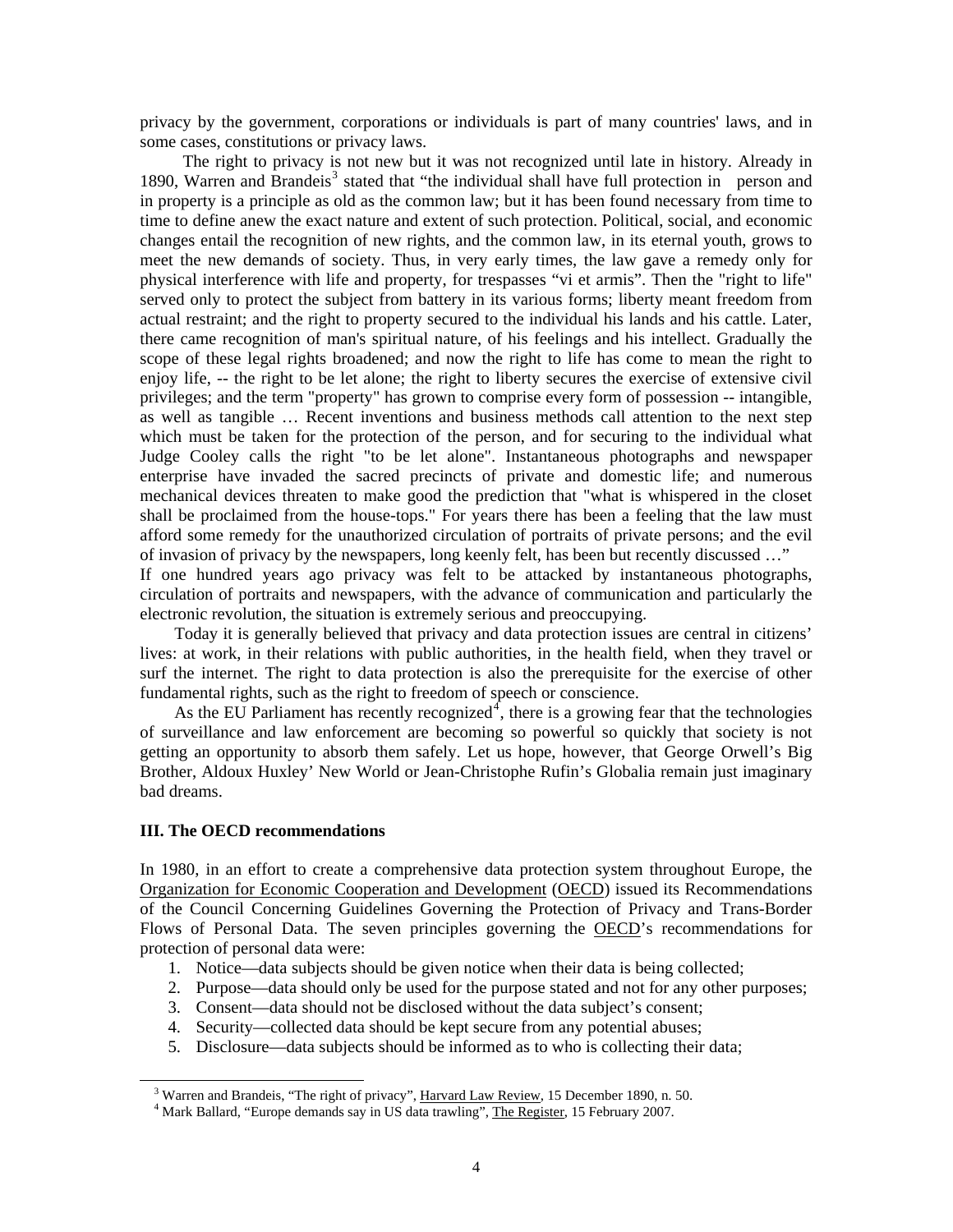- 6. Access—data subjects should be allowed to access their data and make corrections to any inaccurate data; and
- 7. Accountability—data subjects should have a method available to them to hold data collectors accountable for following the above principles.

The [OECD](http://en.wikipedia.org/wiki/OECD) Guidelines were nonbinding, and data privacy laws still varied widely across Europe. However, all seven principles were incorporated into the EU Directives. The US, while endorsing the [OECD](http://en.wikipedia.org/wiki/OECD)'s recommendations, did not implement them within the US.

## **IV. Privacy in the EU and the US**

1. In the EU

In the last decade privacy and data protection has attracted increasing attention of world society and particularly of the EU. As we will see, the EU has introduced a good number of rules to protect privacy and data protection and is the indisputable leader in the defence of this fundamental right.

 In 2007, the Council of Europe celebrated for the first time a Data Protection Day on 28 January. This was the occasion for European citizens to become more aware of personal data protection and of what their rights and responsibilities are in that regard.

In spite of this, a 2003 Eurobarometer survey on the protection of privacy in the EU showed that 70% of European citizens feel they know little about what is done in their country to protect their personal data.

## 2. In the US

In the "war against terror", the US increasingly requires the collecting and processing of more personal data.

 Recently, the US has introduced a new system for screening and profiling of passengers, called the "Automated Targeting System" (ATS). This system scrutinizes all travelers to the US by screening their personal habits, registration numbers of their cars, mode of paying of their tickets, their seating preferences and other travel scores. Based on these records, passengers will be assigned a "risk assignment score", which will be held on file for 40 years. Passengers will not be able to correct or verify their own data, whereas a great range of agencies and individuals may have access to the data base, since ATS is not limited to fighting terrorism and crime.

 It is due to the disclosure of the ATS being used by the Department of Homeland Security (DHS) that some organizations like Privacy International and the American Civil Liberties Union have appealed the EU Council, Parliament and Commission and the privacy commissioners in 31 countries<sup>[5](#page-4-0)</sup>. EU Justice Commissioner, Franco Frattini also said that ATS violated the undertakings given by the DHS on the use of passenger data

 Google's recent victory in a US court opposing a request to obtain data by the US Department of Justice shows the challenges raised by this massive thirst of accumulating personal data. Conscious of this, the US administration is seeking to improve the situation with some steps: a) the establishment of privacy officers or independent privacy agency, who are to undertake privacy assessments of all initiatives that could impinge on privacy; and b) setting up a mechanism to guarantee US citizens a right of appeal in the event of incorrect use of their data.

 $\overline{\phantom{a}}$ 

<span id="page-4-0"></span><sup>&</sup>lt;sup>5</sup> Privacy International, 11 January 2007.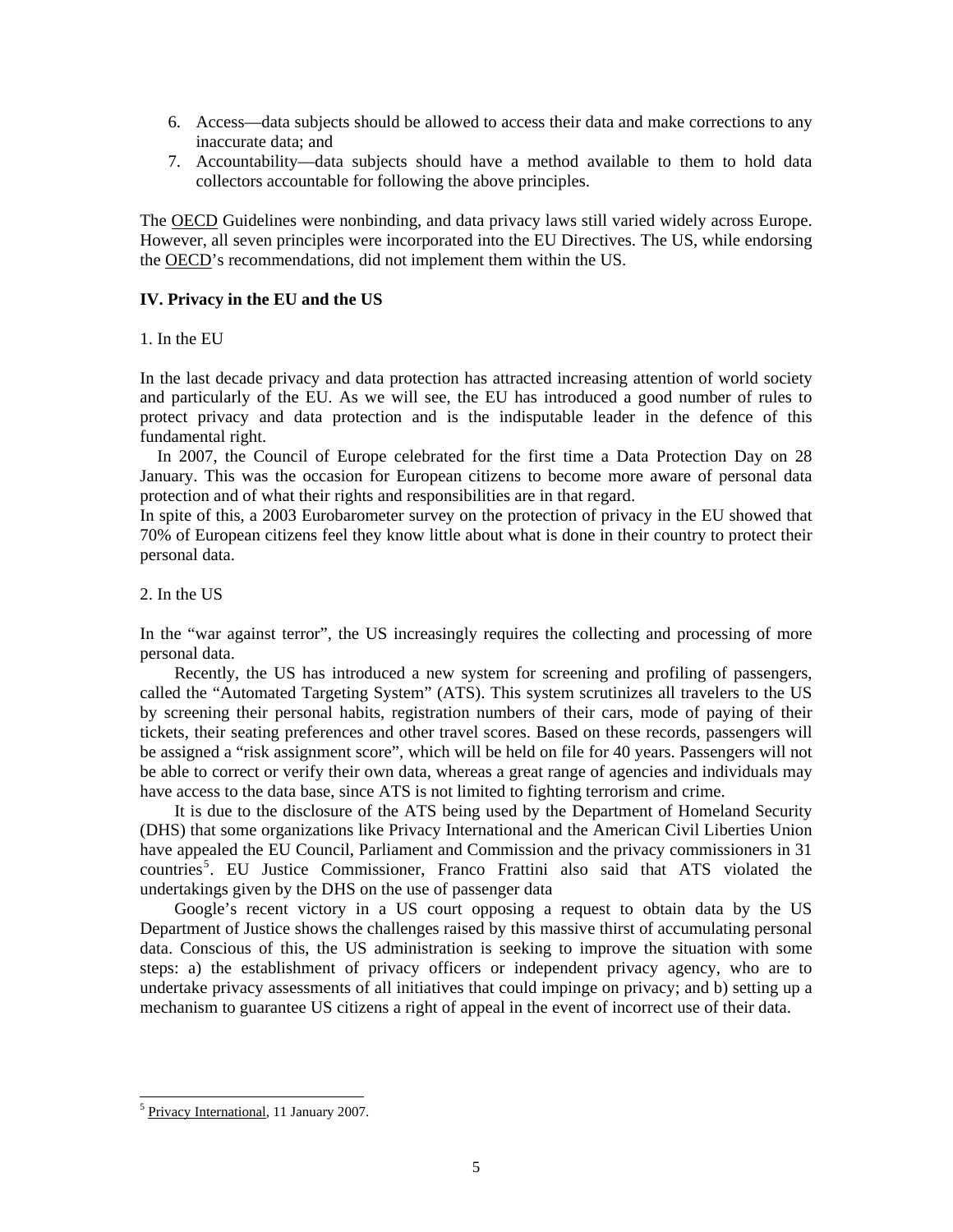# **V. EU Directives in data protection**

The EU has issued a number of rules to regulate the protection of personal data:

- 1. Directive 95/46/EC of the European Parliament and of the Council of 24 October 1995 on the protection of individuals with regard to the processing of personal data and on the free movement of such data ("Data Protection Directive").
- 2. Directive 97/66/EC of the European Parliament and of the Council on the right of privacy.
- 3. Council of 15 December 1997 concerning the processing of personal data and the protection of privacy in the telecommunications sector.
- 4. Regulation 2001/45 of the European Parliament and of the Council of 18 December 2000 on the protection of individuals with regard to the processing of personal data by the Community institutions and bodies and on the free movement of such data.
- 5. Directive 2002/58/EC on Privacy and Electronic Communications, as a complement to the existing Framework Data Protection Directive 97/66/EC
- 6. Directive 2006/24/EC of the European Parliament and of the Council of 15 March 2006 on the retention of data generated or processed in connection with the provision of publicly available electronic communications services or of public communications networks and amending directive 2002/58/EC.
- 7. Communication of 7 March 2007 on the follow-up of the Work Programmed for better implementation of the Data Protection Directive. It concludes that while the Directive should not be amended, there should be a programmed of measures in pursuit of the Directive's proper implementation by member states.
- 8. New draft of the Framework Decision on data protection in police and judicial cooperation of 13 March 2007.

Special mention needs to be made of the EU Charter of fundamental rights, which set out very clear principles about how personal data should be handled and gave people rights to challenge mishandling of their data.

# **VI. The EU Data Protection Directive**

1. The Directive

In 1995, the EU issued Directive 95/46/EC of the European Parliament and of the Council of 24 October 1995 on the protection of individuals with regard to the processing of personal data and on the free movement of such data ("Data Protection Directive").

2. Content

The Data Protection Directive regulates the processing of personal [data,](http://en.wikipedia.org/wiki/Data) regardless if the processing is automated or not. It incorporated the OECD Recommendations.

3. Scope

Personal data are defined as "any information relating to an identified or identifiable [natural](http://en.wikipedia.org/wiki/Natural_person)  [person](http://en.wikipedia.org/wiki/Natural_person) ("data subject"); an identifiable person is one who can be identified, directly or indirectly, in particular by reference to an identification number or to one or more factors specific to his physical, physiological, mental, economic, cultural or social identity" (art. 2 a). Some examples of personal data are: address, credit card number, bank statements, criminal record, etc.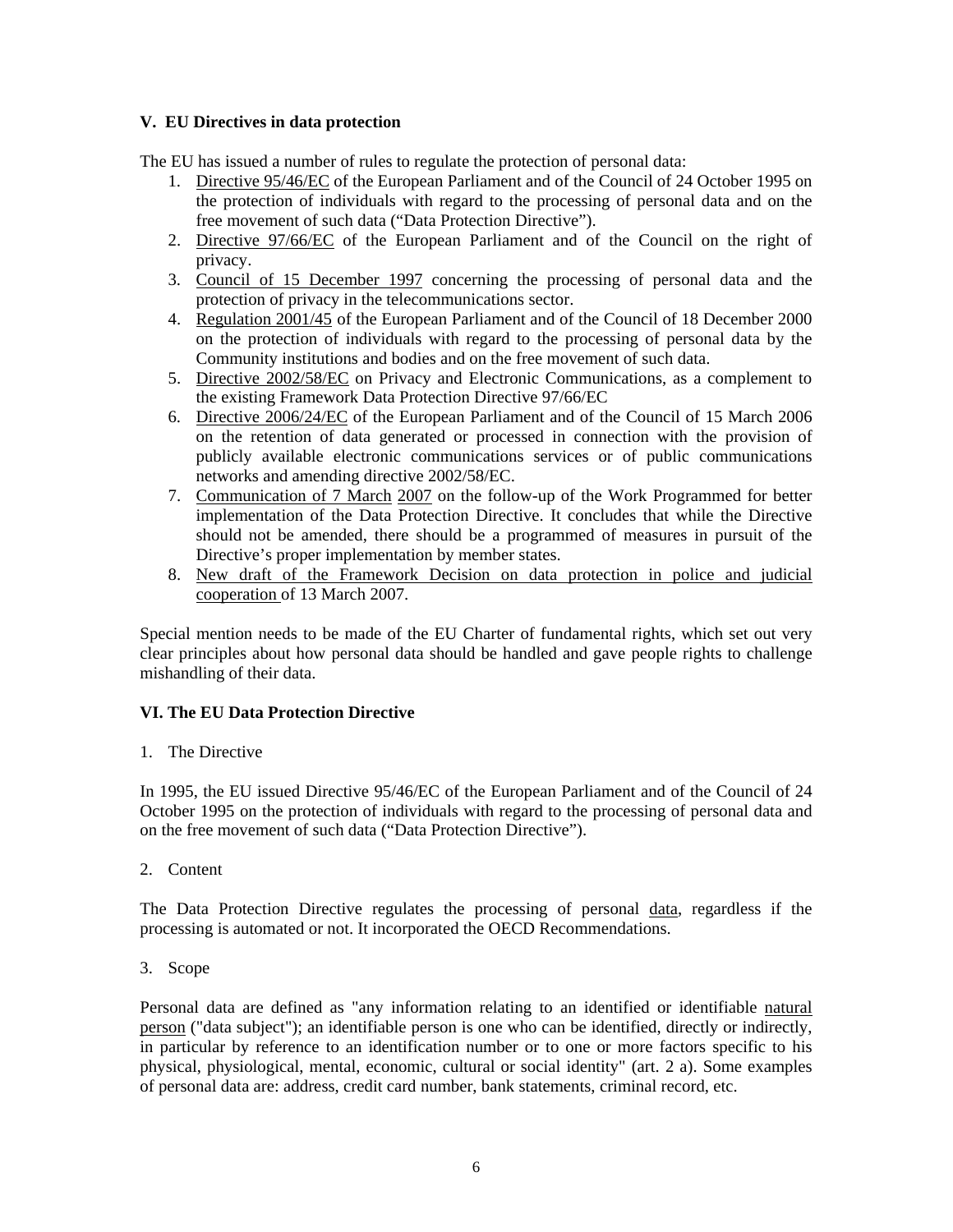The notion "processing*"* means "any operation or set of operations which is performed upon personal data, whether or not by automatic means, such as collection, recording, organization, storage, adaptation or alteration, retrieval, consultation, use, disclosure by transmission, dissemination or otherwise making available, alignment or combination, blocking, erasure or destruction" (art. 2 b).

 The responsibility for compliance rests on the shoulders of the "controller", meaning the [natural](http://en.wikipedia.org/wiki/Natural_person) or [artificial person](http://en.wikipedia.org/wiki/Legal_entity), public authority, agency or any other body which alone or jointly with others determines the purposes and means of the processing of personal data; (art. 2 d).

 The data protection rules are applicable not only when the controller is established within the EU, but whenever the controller uses equipment situated within the EU in order to process data (art. 4). Controllers from outside the EU, processing data in the EU, have to follow data protection regulation. In principle, any on line shop trading with EU citizens will process some personal data and is using equipment in the EU to process the data (the customers' computer). As a consequence, the website operator would have to comply with the European data protection rules. The Directive was written before the breakthrough of the Internet, and to date there is little [jurisprudence](http://en.wikipedia.org/wiki/Jurisprudence) on this subject.

4. Principles

Personal data should not be processed at all, except when certain conditions are met. These conditions fall into three categories: transparency (the data subject has the right to be informed when his personal data are being processed), legitimate purpose (personal data can only be processed for specified, explicit and legitimate purposes and may not be processed further in a way incompatible with those purposes), and proportionality (personal data may be processed only insofar as it is adequate, relevant and not excessive in relation to the purposes for which they are collected and/or further processed).

5. Transfer of personal data to third countries

"Third countries" is the term used to designate countries outside the EU. Personal data may only be transferred to third countries if that country provides an "adequate protection". Some exceptions to this rule are provided, for instance when the controller himself can guarantee that the recipient will comply with the data protection rules.

 The [European Commission](http://en.wikipedia.org/wiki/European_Commission) set up a "Working party on the Protection of Individuals with regard to the Processing of Personal Data" ("Article 29 Working Party"). The Working Party gives advice about the level of protection in the EU and third countries.

6. Implementation by the EU member states

EU directives are addressed to the member states, and are not legally binding for citizens in principle. The member states must transpose the directive into internal law. The Data Protection Directive had to be transposed by the end of 1998. All member states have enacted their own data protection legislation.

7. The Directive and the US

The Data Protection Directive raised many concerns in the US about trans-border movement of personal information. The Directive's high standard of data privacy protection and restrictions on transfers of data to countries such as the US that might not meet that standard threaten the flow of personal information that is essential to business operations. US organizations doing business in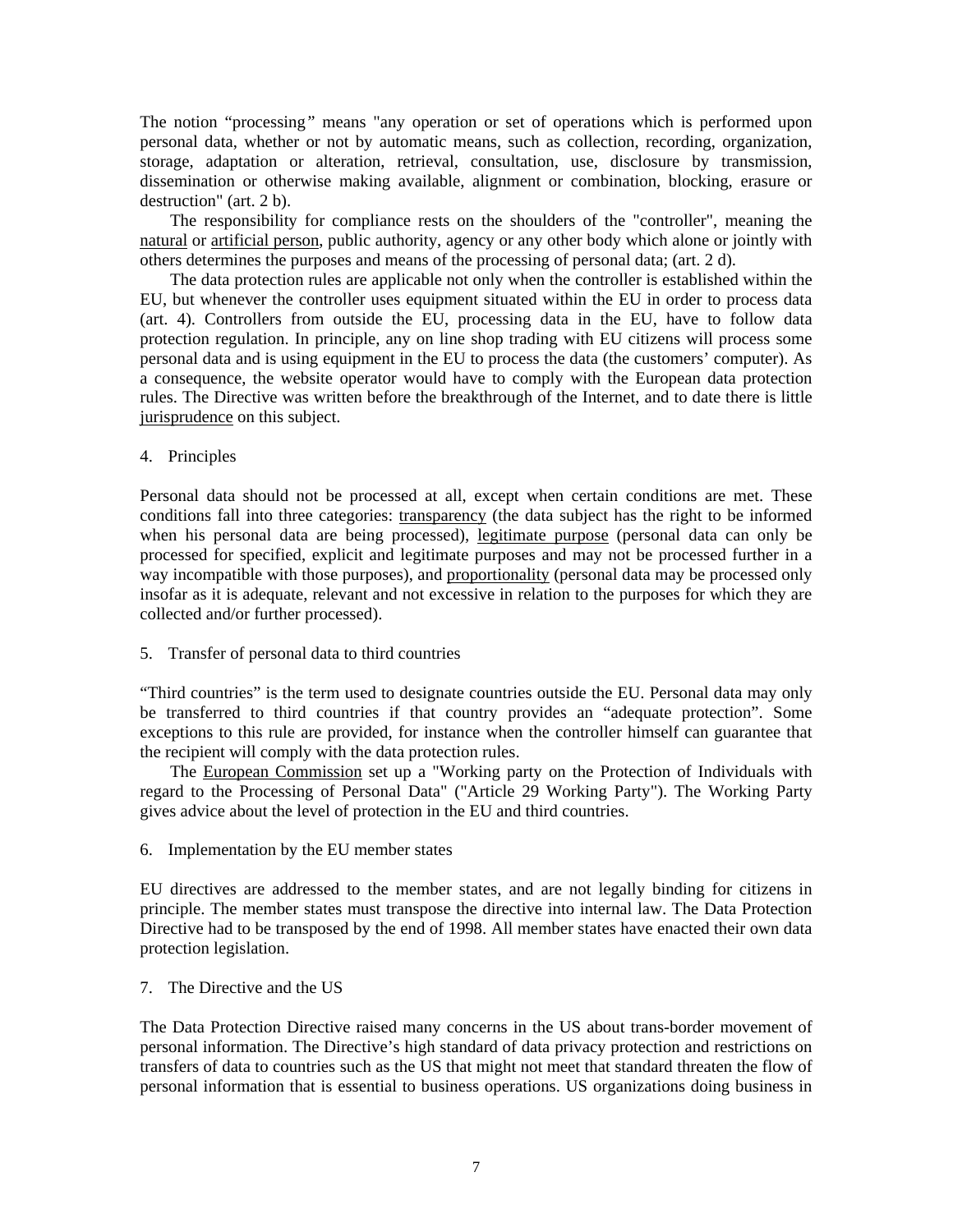the EU must therefore decide how to address the challenges posed by the Directive to continued data flows.

 Since the US has no equivalent legislation to the EU Data Protection Directive and just relies on a self-regulatory system, the Directive limits the transfer of consumer data in the insurance, financial services, tourism and aviation sectors from the EU to the US[6](#page-7-0).

 As we have seen, the Data Protection Directive prohibits the transfer of personal information from the EU to a non-EU country, such as the US, unless the non-EU country provides "adequate protection" for the information. The Directive also confers certain powers on EU Data Protection authorities to enforce this provision, including the power to levy fines on EU organizations and to order the discontinuation of data flows to foreign countries.

#### **VII. The EU Data Retention Directive**

The EU dealt with the security/privacy dilemma once again last year when adopting Directive 2006/24/EC of 15 March 2006 on the retention of data in connection with the provision of publicly available electronic communication services or public communications network in the fight against crime ("Data Retention Directive").

 As we have seen, to protect citizens' fundamental rights and freedoms, in 2005 the Data Protection Directive had imposed the obligation to delete traffic data once is no longer needed. But invoking public order to justify further processing of data, retention regimes were introduced by the member states varying with respect to the scope, purpose and duration of the retention. The Directive aims at harmonizing member state provisions concerning the obligation of the providers to retain the data in order to ensure that they are available for the purpose of investigation, detection and prosecution of serious crime. The Directive requires firms to store data that can trace fixed or mobile phone calls, time and duration of calls, location of the phone, connections made to internet, details (but not the content) of internet, e-mail and internet phone services. Records must be kept for 6 to 24 months under he new measures. The data retained can be made available only to competent authorities in accordance with national law. Member states had to bring into force their laws necessary to comply with this Directive by no later than 15 September 2007.

 In some EU countries with strong data protection laws like Germany there has been fierce opposition to this Directive. Chambers of commerce and about 10.000 people already have signed in to challenge the upcoming German data retention law for violating the German constitution. The Austrian government is neither in favor of changing core data

protection laws that have been enacted only a few years ago.

 The Data Retention Directive has been denounced as representing an attack against fundamental rights reminding Benjamin Franklin's warning that "they that waive essential liberty to obtain a little temporary safety deserve neither liberty nor safety". Many accuse the Directive as illegal in terms of the European Convention of Human Rights, invading the privacy of persons, threatening consumer confidence, burdening EU industry, requiring more invasive laws and, because of the cross-border nature of Internet communications, likely to have negative repercussions for citizens of other countries. Effectively, non-EU law enforcement agencies may seek data held in Europe that they can not obtain at home, either because it is not retained or because their national law does not permit it. Finally, the concern that governments may permit the abuse of the data for other purposes that the ones looked for by the EU legislator is a real concern.

<span id="page-7-0"></span> 6 OJ L 281 of 23/11/1995, p.31. available at

http:// europa.eu.int/comm./internal\_market/en/media/dataprot/index\_en.htm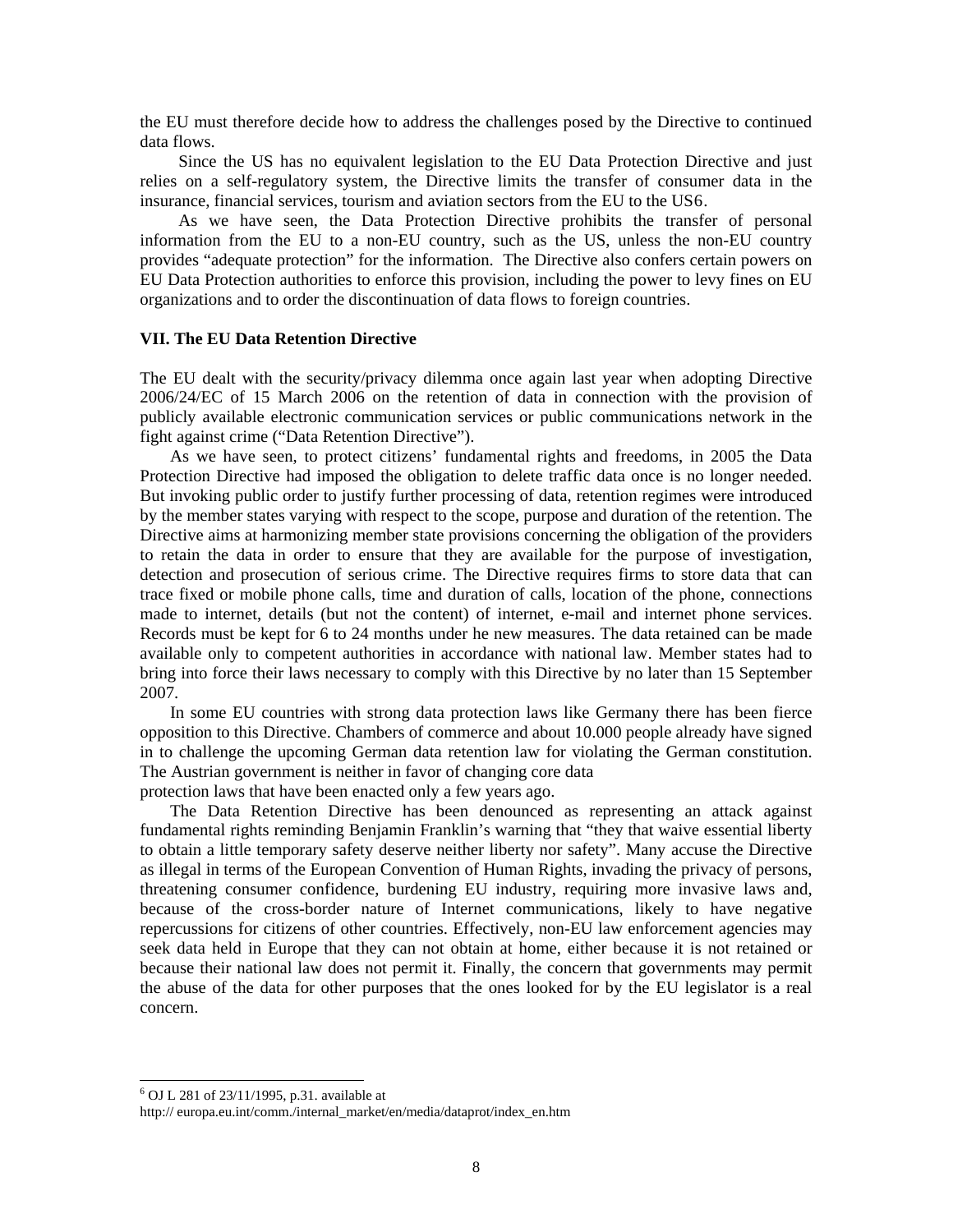As convincing of these arguments may be, the Directive strikes a tolerable balance of the fundamental rights of the individuals against the collective right for security. Not perfectly because perfect equilibrium never exists, but acceptably. However, the EU needs to have a broad and open public discussion about how to make sure that the EU laws incorporate safeguards to ensure that law enforcement is provided in data that is relevant and proportionate but not provided with unlimited access to data that most Europeans expect to be kept private<sup>[7](#page-8-0)</sup>.

#### **VIII. The Data Protection Day**

 Today, it is more important than ever that we process personal data according to our European principles. The threat presented by terrorist organizations creates a new challenge to balance with fully respecting privacy and data protection rights<sup>[8](#page-8-1)</sup>

28 of January was declared the Data Protection Day by the Council of Europe. EU Vice-President Frattini, made a statement on the occasion of the first [Data Protection](http://www.publictechnology.net/modules.php?op=modload&name=News&file=article&sid=7551) Day on 28th January 2007: "Data protection issues affect everyone, but are not always well understood. That is why I welcome and support the Council of Europe's initiative to raise the profile of data protection by declaring 28 January 2007 "Data Protection Day", date of signature of the Convention 108 regulating the processing of personal data". "We need to balance access to data for those protecting our [security](http://www.publictechnology.net/modules.php?op=modload&name=News&file=article&sid=7551) and fighting crime with protecting people's privacy rights. This is not a balance which stands still. Rather both sides are able to move forward with technological advances. Today, it is more important than ever that we process personal data according to our European principles. The threat presented by terrorist organizations creates a new challenge to balance with fully respecting privacy and data protection rights. We live in the era of globalization. Technology enables information to circulate round the world in a flash. This technology also enables us to better control access to data and to pinpoint relevant data".

 "All individuals in Europe need to be better informed about these issues which are central to their lives. Every time people surf the internet, make travel arrangements, receive health treatment, use their [credit card](http://www.publictechnology.net/modules.php?op=modload&name=News&file=article&sid=7551) and in countless other transactions, they supply their personal data which, if misused, could result in a serious invasion of their privacy".

 "Data protection laws are designed to ensure that personal data is handled with the respect and care it deserves. But legal rights and protections are only useful if people know that they exist and know how to use them. Data Protection Day is an excellent opportunity to engage the people of Europe in the debate and, above all, to make them aware of their rights regarding that most precious of assets – their own private and intimate details".

#### **IX. The European Data Protection Supervisor**

The European Data Protection Supervisor (EDPS), an independent authority, has published its annual report. The Supervisor is responsible for ensuring that the fundamental rights and freedoms of natural persons, and in particular their right to privacy, are respected by the Community institutions and bodies with respect to the processing of personal data.

 According to the report, the EDPS received some 27 complaints last year, although only 5 of them were declared admissible and further examined. In practice, a large majority of complaints

 $\overline{a}$ 

<span id="page-8-0"></span><sup>7</sup> Peter Fleicher, Privacy …?, 11 January 2007.

<span id="page-8-1"></span><sup>8</sup> Franco Frattini, EU Justice Commissionner, 28 January 2007.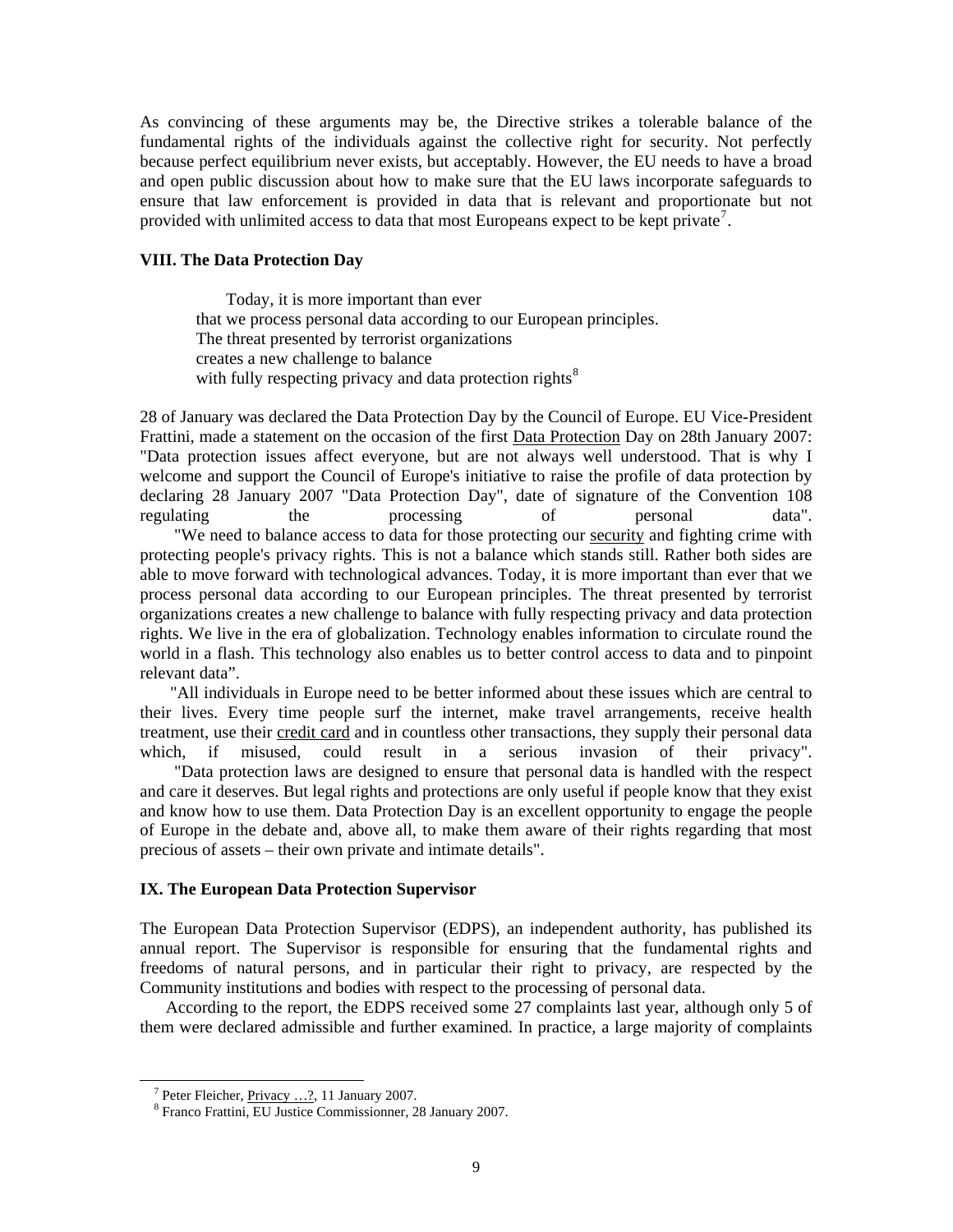received fall outside the area of competence. In such cases, the complainant is informed in a general way and, if possible, advised on a more appropriate alternative.

 The report states that considerable efforts were also invested in the elaboration of a background paper on how the two fundamental rights public access to documents and data protection relate in the context of the EU institutions and bodies. Work on another paper, concerning the use of electronic communications is also being carried out by the  $EDPS<sup>9</sup>$  $EDPS<sup>9</sup>$  $EDPS<sup>9</sup>$ .

## **X. The Safe Harbor**

As a consequence of the Data Protection Directive, the US Department of Commerce began discussions with the European Commission in 1997 to create a "Safe Harbor" that would enable US organizations to meet the Directive's adequacy requirement. The Safe Harbor discussions concluded in March 2000, and the arrangement was approved in July 2000. The Department of Commerce opened the Safe Harbor for business in November 2000 and began to post a list of participating US companies on its website.

 Although the Safe Harbor is operational, the EU promised US organizations a period of "flexible implementation" of the adequacy requirement, so that US organizations can decide whether to enter the Safe Harbor or to determine what other steps they will take to meet the adequacy requirement. Accordingly, all US firms that do business with EU Member States should decide whether to enter the Safe Harbor or take other approaches to ensure continued data flows from the EU.

 The problem of exporting personal data from Europe to other countries that do not have adequate data protection continues to concern multinational companies. The EU Data Protection Directive recognizes several methods for exporting data. Consent is one method. Another method is a contractual agreement between a data exporter and its third country affiliate. Contracts are widely used, but they can be cumbersome to manage with multiple parties. The Safe Harbor agreement between the EU and the US provides another way to export data. However, Safe Harbor only works for data moving from Europe to the US, so many corporations do not find it useful.

 According to critics the Safe Harbor principles do not provide for an adequate level of protection, because it contains fewer obligations for the controller and allows the contractual waiver of certain rights.

# **XI. EU and US different perspectives**

The EU and the US have different perspectives on privacy and data protection. The US prefers 'sectoral' approach to data protection legislation, relying on a combination of legislation, regulation, and self-regulation, rather than overarching governmental regulations. In his "Framework for Global Electronic Commerce", [President Clinton](http://en.wikipedia.org/wiki/President_Clinton) recommended that the private sector should lead, and companies should implement self-regulation in reaction to issues brought on by Internet technology. To date, the US has no single, overarching privacy law comparable to the EU Data Protection Directive. Privacy legislation in the US tends to be adopted on an "as needed" basis, with legislation arising when certain sectors and circumstances require (e.g., the [Video Protection Act](http://en.wikipedia.org/w/index.php?title=Video_Protection_Act&action=edit) of 1988, the [Cable Television Consumer Protection and Competition Act](http://en.wikipedia.org/w/index.php?title=Cable_Television_Consumer_Protection_and_Competition_Act&action=edit) of 1992, and the [Fair Credit Reporting Act](http://en.wikipedia.org/wiki/Fair_Credit_Reporting_Act)). Therefore, while certain sectors may already satisfy the EU Directive, most do not. The reasoning behind this approach has as much to do with American [laissez-faire economics](http://en.wikipedia.org/wiki/Laissez-faire_economics) as with just different societal values. The [First Amendment](http://en.wikipedia.org/wiki/First_Amendment) of the [US](http://en.wikipedia.org/wiki/United_States_Constitution)  [Constitution](http://en.wikipedia.org/wiki/United_States_Constitution) guarantees the right to free speech, which necessarily implicates privacy. While free

 $\overline{\phantom{a}}$ 

<span id="page-9-0"></span><sup>&</sup>lt;sup>9</sup> Elina Miaouli, Europa, 20 April 2006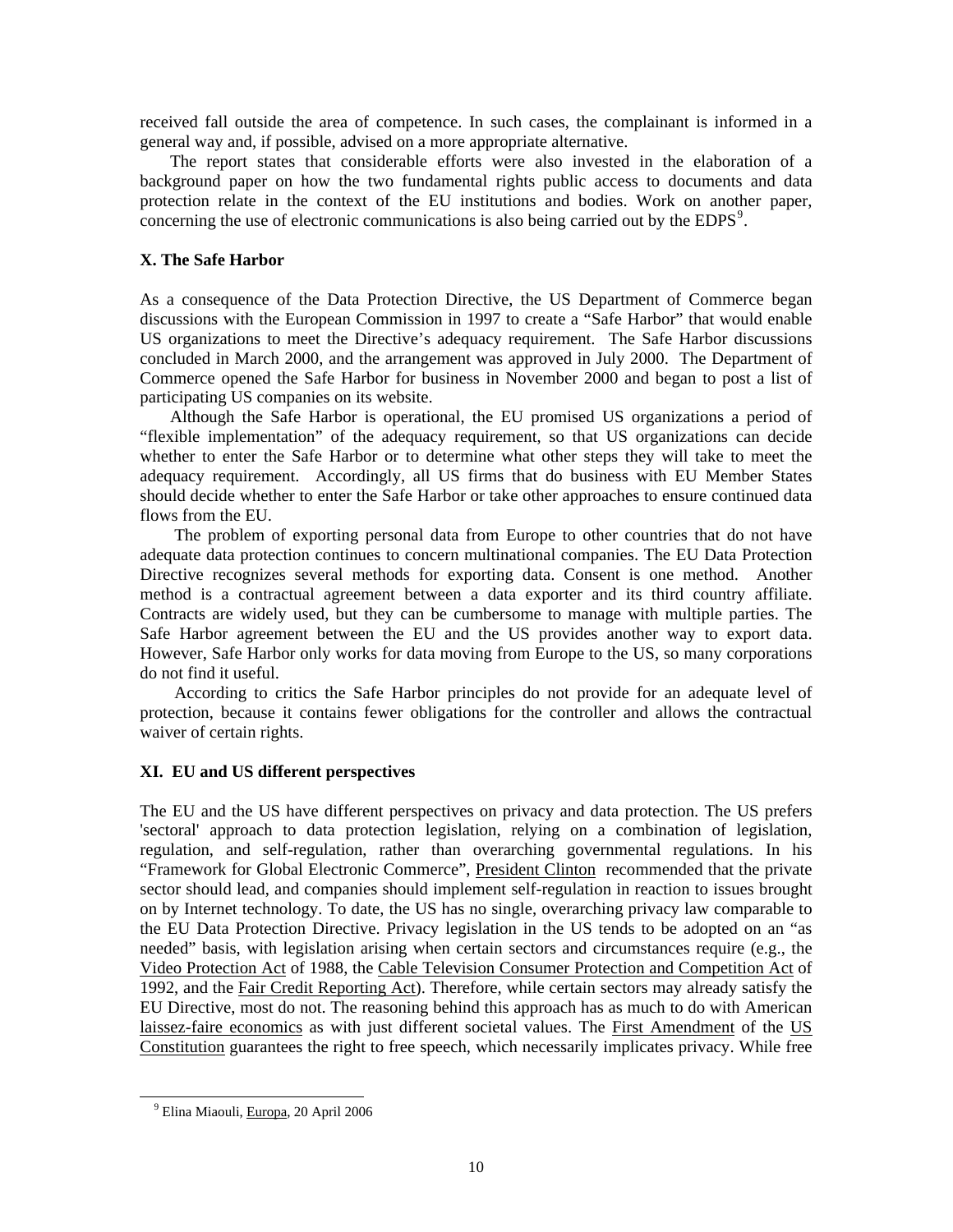speech is an explicit right guaranteed by the [US Constitution,](http://en.wikipedia.org/wiki/US_Constitution) privacy is an implicit right guaranteed by the Constitution as interpreted by the [US Supreme Court](http://en.wikipedia.org/wiki/United_States_Supreme_Court).

 On the other hand, Europeans are acutely familiar with the dangers associated with uncontrolled use of personal information from their experiences under [World War II](http://en.wikipedia.org/wiki/World_War_II)-era fascist governments and post-War [Communist](http://en.wikipedia.org/wiki/Communist) regimes, and are highly suspicious of unchecked use of personal information. In the age of computers, Europeans' guardedness of secret government files has translated into a distrust of corporate databases, and governments in Europe took decided steps to protect personal information from abuses in the years following [World War II](http://en.wikipedia.org/wiki/World_War_II). [Germany](http://en.wikipedia.org/wiki/Germany) and [France,](http://en.wikipedia.org/wiki/France) in particular, set forth comprehensive data protection laws<sup>[10](#page-10-0)</sup>.

Dorothee Heisenberg<sup>[11](#page-10-1)</sup> notes the fundamental differences in US and EU approaches: a) the EU Directive, reflecting national practices in Western European countries (France and Germany) mandates a comprehensive national regulatory scheme enforced by a national data protection commissioner. US data protection is piecemeal. Where regulation exists, there are differences between the handling of public and private sectors, state and federal regimes, and particular industries. Each company or agency is charged with enforcing its own guidelines; b) the EU Directive focuses on direct regulation of the collection and use of personal data, prohibiting "excess" data collection and restricting use to the original and purposes of the collection. Notification to the national authority and to the data subject of the collection and use of the data are required at several stages. The US framework assumes that most data collection and use is acceptable, that guidelines should be primarily voluntary, and that regulation should only address documented instances of abuse. Enforcement in the US depends on the initiation of action by a data subject rather than a government official; c) Heisenberg looks at the political processes and interest groups by which the EU Directive and later the EU bargaining position on Safe Harbor were formulated and compares these to the formulation of the US bargaining position on Safe Harbor. She concludes that the US and EU publics similarly viewed privacy protection as an important government function and therefore that there were no fundamental cultural or historical reasons for the difference in the approaches. Rather, the difference could be attributed to the participation of different interest groups. The EU Directive was primarily formulated by a Working Party of privacy experts and particularly the national Data Protection Commissioners in a process that did not include business interest groups because they were already subject to extensive data protection regulation in member countries and because many had not yet recognized the profitable transfer of data made possible by the Internet. The US position was primarily formulated by business and technology interests under the guidance of the Department of Commerce; d) there are historical and cultural reasons behind these differences, particularly if one looks at political and legal culture, not simply public opinion. Western European countries have regulated the processing of personal data by both public and private entities under the rubrics of 'human dignity' and 'liberty' and these efforts have been furthered by the courts. The US political culture is more dependent on the financial contributions of business interests, and therefore more responsive to these interests, than the Western European political culture of parliamentary systems, multiple parties and limited election periods.

#### **XII. Transfer of passenger reservation data from the EU**

1. EU-US agreement on access to EU airlines reservation data

l

.

<sup>&</sup>lt;sup>10</sup> The Register.

<span id="page-10-1"></span><span id="page-10-0"></span>11 Dorothee Heisenberg**,** Negotiating privacy: the European Union, the United States and personal data protection**,**  Lynne Rienner Publishers, 2005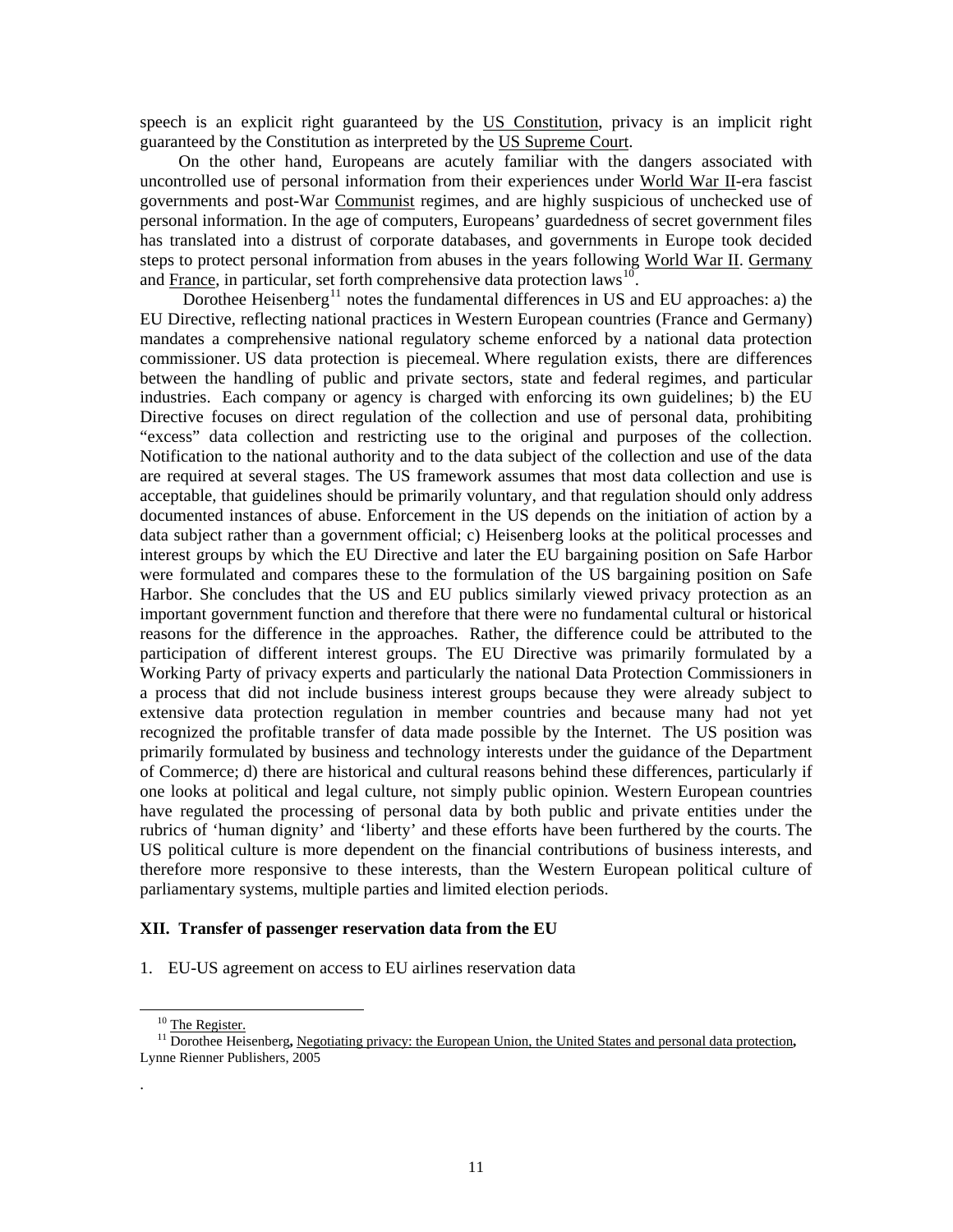After 9-11, the US adopted a number of laws requiring airlines flying into their territory to transfer to the US administration data relating to passengers flying to or from he US. In particular the US imposed on airlines the obligation to give the US Department of Homeland Security (DHS) electronic access to passenger data contained in the Passenger Name Record (PNR). Airlines not complying with this request may face heavy fines and even lose landing rights as well as seeing their passengers subject to delays. This requirement came into conflict with the 1995 EU Data Protection Directive.

 An EU legal framework allowing airlines to transfer PNR was put in place by the EU Commission on 14 May 2004, accompanied by the International Agreement EU-US on 24 May 2004. The PNR included up to 34 pieces of data on each person, including name, reservation date, travel agent, itinerary, form of payment, flight number and seating information<sup>[12](#page-11-0) [13](#page-11-1)</sup>.

 When the International Agreement was first negotiated, it was a highly contentious exercise. The EU insisted that the data from the EU carriers could not be submitted to the US without explicit safeguards. The US authorities were demanding that the data be accessed directly by the CBP officials whilst logging into airline's data bases that data were kept for more than 40 years, and be used for any law enforcement purpose. The EU officials called for stringer protections, limited retention periods, limited access to the data bases (including restricted access to medical and religious information of travelers). Eventually the EU and the US came to the Agreement that permitted for the transfer of data with some safeguards including 3.5 year period of retention, some rights of access by European citizens to correct their data and promises that the data would only be used for combating terrorism and crime and that it would not be used for automated profiling of risk-assessment scoring.

2. The European Court of Justice (ECJ)'s decision

A decision of the ECJ on 30 May  $2006<sup>14</sup>$  $2006<sup>14</sup>$  $2006<sup>14</sup>$  annulled the International Agreement as of 30 September 2006. The ECJ was called on to consider whether the transfers of personal data to the US adequately defended privacy and human rights. Instead the ECJ decision focused only on whether the European Commission and the Council had legal authority to complete such an agreement. The Court found that when the Commission declared that the data is adequately protected by the US it was in fact acting beyond the confines of EU law, and when the European Council approved the agreement it did not do so on an appropriate legal basis.

 This decision was seen as more than just a technical legal court decision and instead as a chance for a new start on these matters to reconsider and question if personal data should be the currency of international travel, if it is morally right to extend powers created for combating terrorism and then to apply them to other uses, and if privacy and security can be seen as complementary goals instead of how governments are currently dispensing with privacy in the name of security.

# 3. The new (interim) agreement for sharing airline passenger data

 $\overline{\phantom{a}}$ 

Since the alternative was a patchwork of 25 bilateral agreements, the EU and the US reached an interim agreement on 6 October 2006 on the processing and transfer of PNR data by airlines to the US government. Airlines flying from the EU to the US can transfer passenger information including names, addresses, phone numbers, itineraries and credit card numbers to US

<sup>&</sup>lt;sup>12</sup> Available at http://ec.europa.eu.justice\_home/fsj/privacy/thirdocuntries/index\_en.htm

<span id="page-11-1"></span><span id="page-11-0"></span><sup>&</sup>lt;sup>13</sup> See Art. 29 Working Party, Opinion of 30 September 2004 and Opinion 2/2007 on information to passengers about transfer of PNR data to US authorities, 15 February 2007.

<span id="page-11-2"></span>14 Judgment of the Court (Grand Chamber), 30 May 2006 (Protection of individuals with regard to the processing of personal data – Air transport – Decision 2004/496/EC.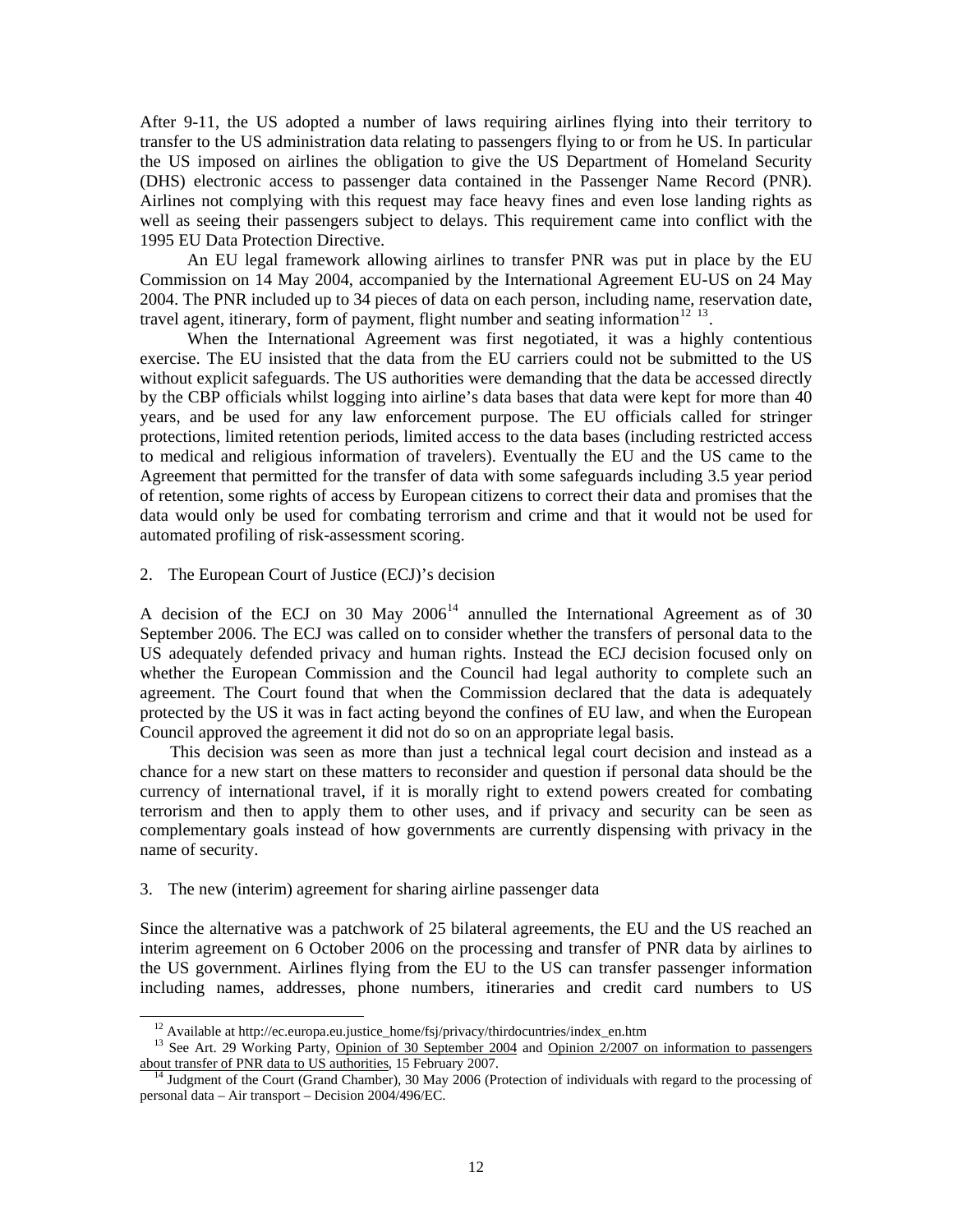government agencies defined in the agreement. This agreement replaces the one of May 2004 reached between the European Community and the US, which was struck down by the ECJ and is set to expire on 31 July 2007. Negotiations over a permanent deal will begin in November 2007.

 The deadlock had put airlines in a difficult situation where they had to choose whether to break EU Data Protection Directive or US rules. With no agreement, airlines that continued to transfer data to the US faced the threat of lawsuits in Europe for breaching EU data-privacy rules, and those that refused to pass on information risked heavy fines (\$6,000 per passenger) or withdrawal of landing rights if they fly to the US without supplying the data.

 The US wanted the information made available automatically to a number of different domestic agencies, but the EU would not allow "unconditional direct electronic access" by agencies such as the FBI and wanted to be sure that if the information did move between agencies then it would remain secure.

 The content of the interim agreement does not differ from the 2004 agreement but new principles have been integrated into the text: a) Availability of information: Whereas the 2004 agreement was based on a "pull system" where all legitimate US authorities were allowed to directly extract data from airlines' databases, the system will now be based on a "push system", in which US authorities can only request information and airlines have to pass it on. This means that the US CPB no longer has direct access to passenger data – one of the main requests of the European Parliament; b) Comparable standards of data protection: The US had insisted that the DHS's CBP agency be allowed to share passenger-data freely with other agencies, but only if they have comparable standards of data protection. Under the new agreement, the EU has agreed to allow passenger information to be passed on to other agencies, but without direct electronic access to data. This will allow the EU to ensure that data is only disclosed to other agencies provided that they have comparable levels of data protection as in the EU.

In the present negotiations the US seeks more flexibility regarding how to use the information and to hold the data for longer than it is currently allowed to. The UE seeks to provide less information and for the US to give legally binding commitments in how the data will be used.

 With respect to the new agreement currently under negotiation, the chairman of the [Article](http://ec.europa.eu/justice_home/fsj/privacy/workinggroup/index_en.htm)  [29 Working Party](http://ec.europa.eu/justice_home/fsj/privacy/workinggroup/index_en.htm) expressed "concern that also the new agreement will not respect European data protection requirements". He added: "Any new agreement must of course meet legal requirements, but we also have to look at possible technical safeguards, such as anonymising or pseudonominising the data. Wouldn't it be sufficient if the identity of a passenger were revealed to the US authorities only once their screening systems have found indications for a suspect? There must be proof that practices meet the requirements, including the requirement that they are necessary, not just useful for the US side. The way to ensure this is an independent audit of the practices, to be carried out jointly by both sides and including data- protection authorities".

#### **XIII. The SWIFT case**

After a national data privacy committee ruled that the Society for Worldwide Interbank Financial Telecommunication (SWIFT) violated EU privacy laws by allowing the US to access its records in the wake of 9/11, the EU and the US have been working to find a solution that better meets the needs of both parties. Apparently SWIFT made a secret deal with the US Treasury to hand over the information mostly because it was operating in a legal black hole. There are no laws that cover which nation has jurisdiction over wireless transfers. The goal is coming up with a common set of guidelines for data privacy rather than renegotiating each international agreement as problems come to light.

 SWIFT had handed data containing the details of private international financial transactions to US terrorist finance investigators under a secret arrangement since late 2001. Since the transfers came to light last June, Europe's data protection authorities have declared that SWIFT is a data controller and, as such, it should take responsibility for the privacy of the data it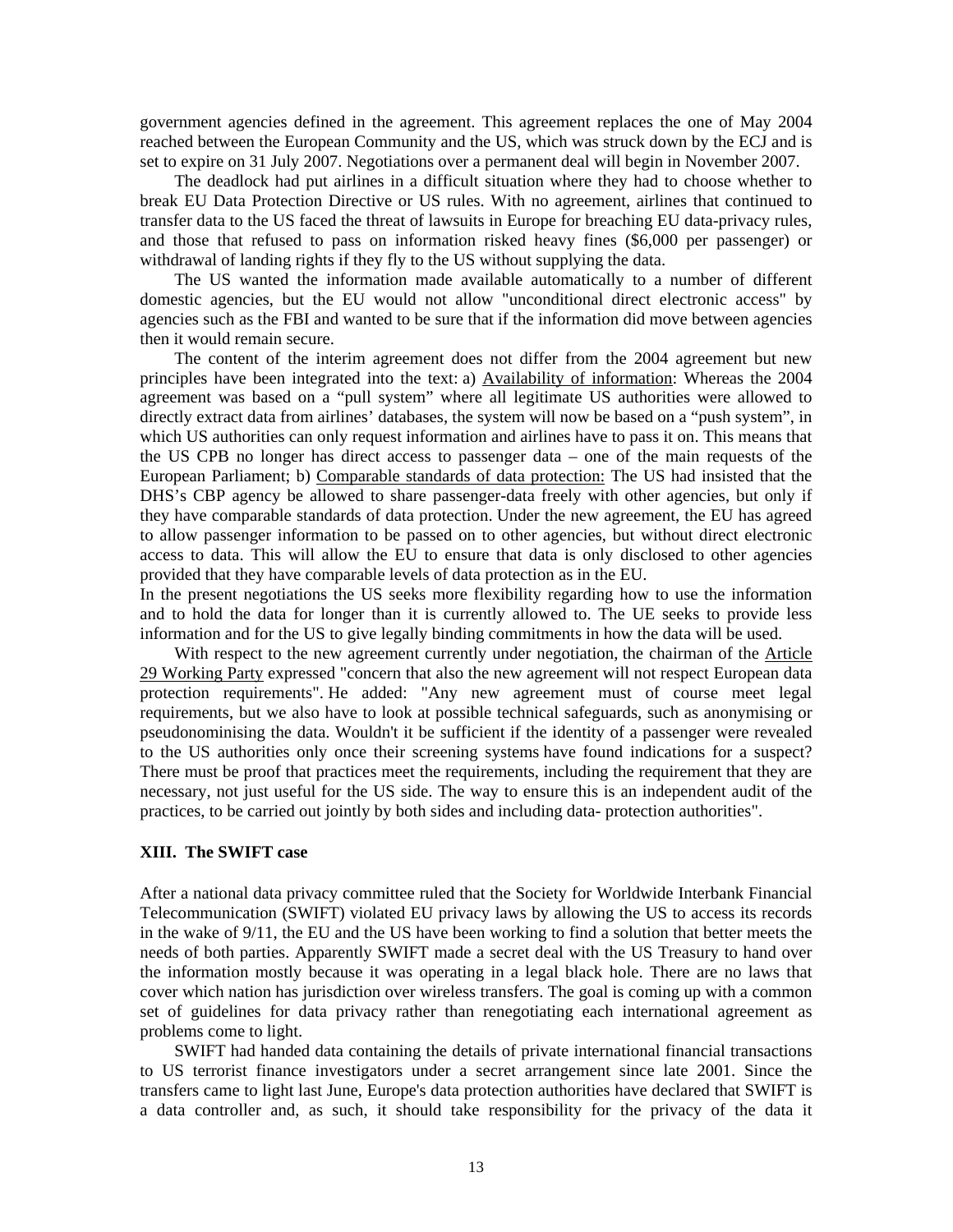administers for its banking clients. In open defiance of European privacy officials, SWIFT has declared that it has applied to the US Federal Trade Commission (FTC) for 'safe harbor' protection for the data it holds on US soil.

 A main point of contention between SWIFT and the EU authorities is whether it is a financial organization. SWIFT maintains that it a mere messaging service, as it only handles messages that facilitate the international transactions of banks. Hence, it can apply for Safe Harbor. If the FTC has indeed told SWIFT it is eligible for Safe Harbor protection, that could imply that it also accepts its assertion that it is a mere messaging service – financial institutions are not eligible for safe harbor. Yet the EU maintains that SWIFT a financial institution.

 According to EU regulators, the only way for SWIFT to avoid infringing data protection law would be to pull its data out of the US. Meanwhile, both sides insist they want to work together to find a solution and they are pinning their hopes on the US and EU agreeing an [overarching](http://www.theregister.co.uk/2007/02/15/eu_grabon_us/) instrument that would satisfy both anti-terror investigators on the West-side of the ocean and data protection defenders on the East $^{15}$  $^{15}$  $^{15}$ .

#### **XIV. Increasing police bodies and Europol powers**

 The response adopted by the EU in the face of terrorism must be proportionate and properly targeted on the fight against terrorism, bearing in mind that, until proven otherwise, the most productive measures in the fight against new forms of terrorism are effective intelligence and police services.<sup>[16](#page-13-1)</sup>

The European Parliament has proposed increasing the police body's powers and changing Europol's legal basis in order to give it more powers to fight radical Islamic terrorism, the biggest threat to European security. Its mandate will change, according to the proposals, in a way that will affect how data is exchanged in relation to the European police body.

 However, the European Data Protection Supervisor (EDPS) said that Europe's police data protection policies must be more consistent before Europol's powers can be increased. It also said that once more sharing is commonplace, those swapping information must make sure that information collected from commercial activities are accurate, that strict guarantees are given when databases are linked together, and that rules are agreed on in relation to a subject's right of access to the shared information.

 The EU is currently discussing a draft Framework Decision on the protection of personal data processed in the framework of police and judicial cooperation in criminal matters.

The Commission submitted the proposal in October 2005, the European Data Protection Supervisor (EDPS) issued an Opinion in December 2005, the European Parliament agreed its report (with 60 amendments) in May 2006 and adopted it in September 2006, in November 2006 the EDPS issued a second critical Opinion and in December 2006 the European Parliament adopted a report saying that it intended to re-examine the issue as the Council had ignored its views. Between November 2005 and November 2006 the Council's Multidisciplinary Group on Organized Crime produced 29 reports - substantially changing the Commission proposal and ignoring the views of the EDPS and the European Parliament - without reaching agreement on the text.

 The proposal is being discussed in the Council by the Multidisciplinary Group on Organized Crime whose primary interest is to ensure the greatest possible powers to exchange any and all data between all agencies - at the national, European and international levels - with the fewest possible obstacles created by data protection rights.

<span id="page-13-1"></span><span id="page-13-0"></span> $\overline{a}$ 

<sup>&</sup>lt;sup>15</sup> Nick Farrell, 24 November 2006.

16 EU Parliament.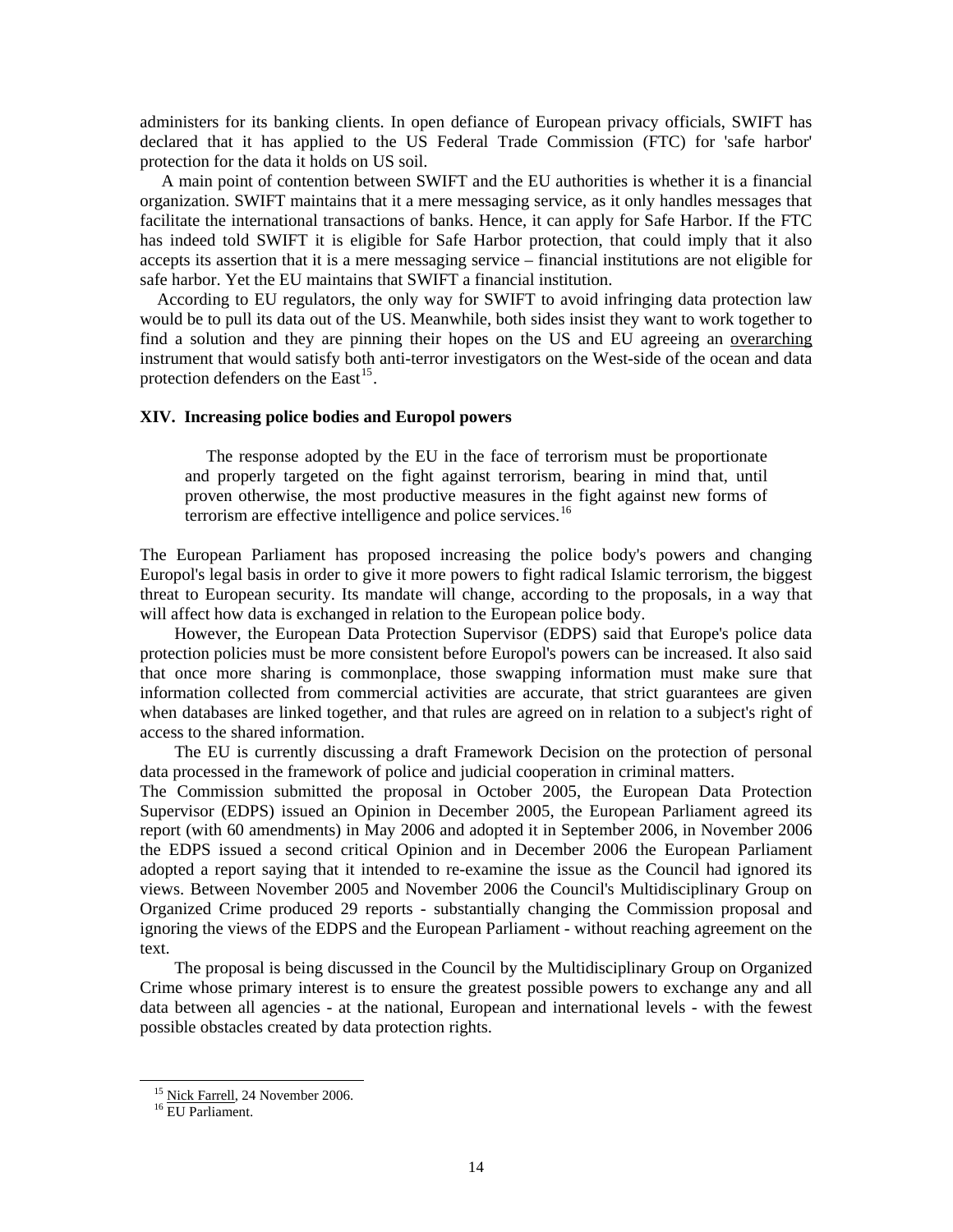#### **XV. Towards a global regulation**

 Information flows do not recognize international boundaries. The internet is rightly called the World Wide Web. Likewise travel, finance, commerce, telecoms, crime, scams and terrorism all increasingly operate internationally. We can no longer go on with different privacy controls in different parts of the world.<sup>[17](#page-14-0)</sup>

It is clear that the sharing of data and information is a valuable tool in the international fight against terrorism and crime. But it is also clear that an adequate protection of the privacy and civil liberties of citizens is fundamental human rights. A right balance needs to be struck. However the different attitudes towards the two scales of this balance constitute a serious obstacle to this necessary equilibrium.

As the EU Parliament's stresses<sup>[18](#page-14-1)</sup>, during the last few years several agreements prompted by US requirements, notably the agreements on PNR, SWIFT and the existence of the US ATS, have led to a situation of legal uncertainty with regard to the necessary data protection guarantees for data sharing and transfer between the EU and the US for the purpose of ensuring public security and, in particular, preventing and fighting terrorism.

 With the rise of the global economy, regulatory compliance concerns now extend across borders. More than 50 countries have enacted data protection laws that require organizations in the public and private sectors to safeguard sensitive personal information. Consequently, as organizations enter new geographic markets, or outsource business processes or suppliers to gain a competitive advantage, they need a holistic solution for complying with the myriad privacy laws around the globe.

 US privacy officials have made advances about formulating an international data protection law for the era of globalization. The US has been pushing for more widespread data sharing between governments so it can track people it thinks are not safe to travel. But privacy officials in Europe have already hindered US attempts to routinely collect intelligence from foreign commercial databases, such as the passenger name records it takes from airlines and the bank data it took from the Belgian firm SWIFT. Data protection officials from countries outside the US also seem to assume that an international agreement would require the US to meet European standards. Whereas, their previous skirmishes with the US, and a desire among some Europeans to weaken data protection rules to allow less restrained anti-terror investigations, might require the EU take a step down

 Many organizations are pressing for a global agreement on inter-government data sharing. The EU Parliament said also that data-sharing programs must at all times be subject to parliamentary scrutiny and judicial review. The UK Information Commissioner recently highlighted<sup>[19](#page-14-2)</sup> the need for the international community to 'Do global privacy better', outlining the benefits of a more harmonized and consistent world-wide approach to protecting people's personal information and regulating privacy laws<sup>[20](#page-14-3)</sup>. Richard Thomas concluded: "Although there

 $\overline{a}$ 

<span id="page-14-0"></span><sup>&</sup>lt;sup>17</sup> Richard Thomas, Speech at the International Association of Privacy Professionals' Summit in Washington, 9 March 2007.

<sup>&</sup>lt;sup>18</sup> European Parliament, Motion for a Resolution, 7 February 2007.

<span id="page-14-2"></span><span id="page-14-1"></span><sup>&</sup>lt;sup>19</sup> Richard Thomas, Speech at the International Association of Privacy Professionals' Summit in Washington, 9 March 2007<sup>.</sup>

<span id="page-14-3"></span><sup>&</sup>lt;sup>20</sup> Richard Thomas argued: "We must all do global privacy better. Information flows do not recognize international boundaries. The internet is rightly called the World Wide Web. Likewise travel, finance, commerce, telecoms, crime, scams and terrorism all increasingly operate internationally. We can no longer go on with different privacy controls in different parts of the world. Inconsistencies cause unnecessary confusion and complexity, increased costs and reduced consumer trust and confidence. Privacy has shot up the agenda everywhere and businesses and governments now accept that privacy safeguards for citizens are needed wherever the information goes. Greater consistency – especially between US and EU approaches - will reduce barriers to transferring data and give people better assurances that their